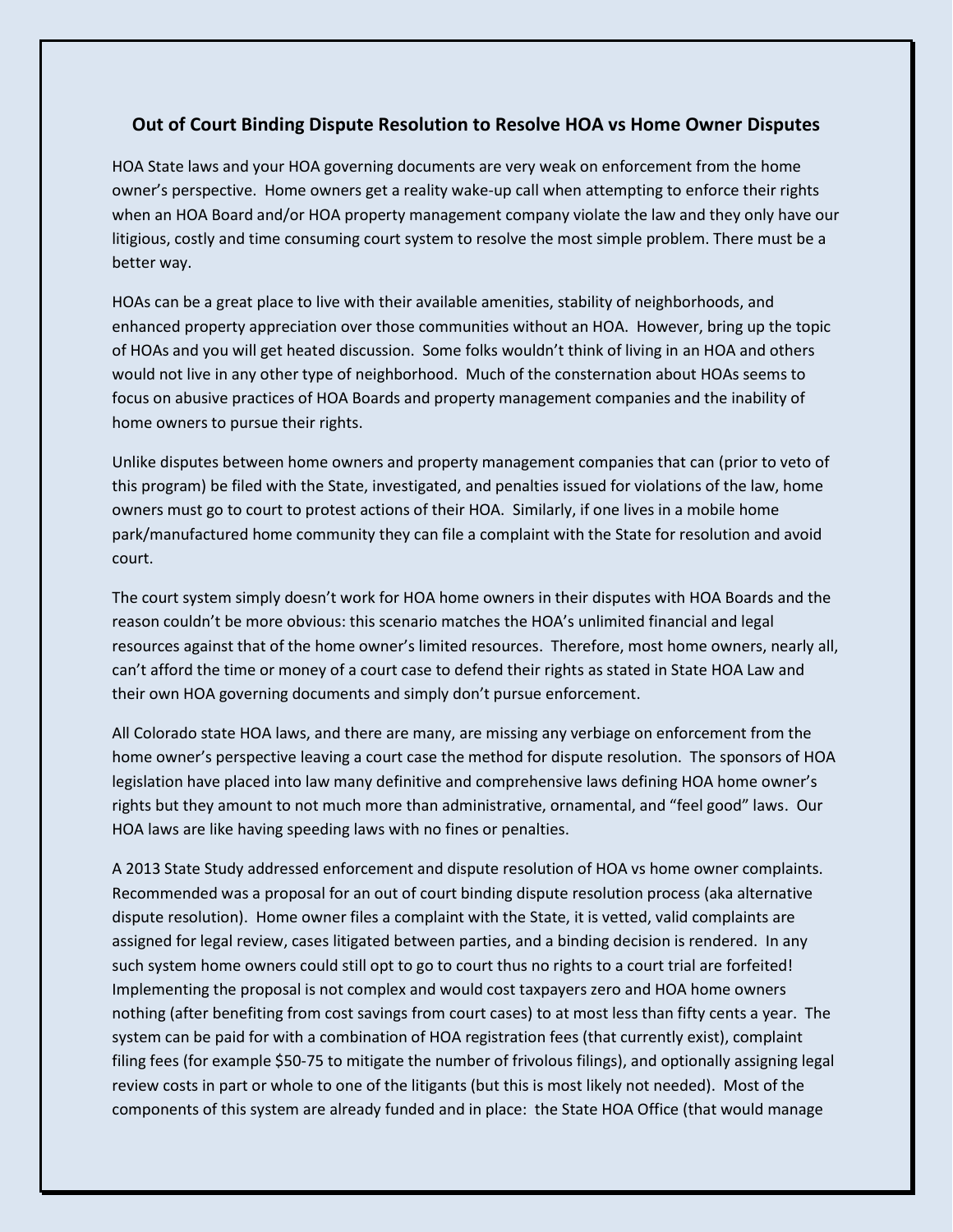the program), office space, computer equipment, web site, complaint filing system, processes to review and report on complaints, telephones, a Program Manager and front office person, and the experience in DORA (Department of Regulatory Agencies) to make any learning curve on implementation familiar and minor task. The new components/work would be to define and create the process, enhance telecommunications, web site, reporting and data processing capabilities and hire complaint review staff. Restrictions on the type of filings and punitive actions would be present and the process would not involve investigation of felonies or fraud or involve recovery of financial loss: the process would involve complaints concerning enforcing State HOA laws and an HOA's by-laws.

Mediation is often touted as a cure-all for HOA vs home owner complaints and nothing can be further from the truth. This process requires the home owner to gamble \$350-500 on a mediation session with NO guarantee of an enforceable solution. If an agreement is reached either party can ignore it and that sends all back to court. Home owners simply can't afford to risk this type of money on a hope and prayer of an agreeable solution. Further, mediators are not a professional or licensed group and there is NO guarantee that your mediator will have any knowledge of Colorado State HOA laws. Yes, your lawn service person can sign up to be a mediator in your HOA mediation session. Also, if mediation worked for the past three decades as it has been recommended, the State's HOA Office would not have received thousands of complaints/inquiries in its' very brief life. Mediation simply adds time and cost to a home owner's complaint resolution and most of all it is a process characterized by the absence of "finality" which is not in the interest of all parties. Mediation would also add complexity in managing third parties who would work independently vs having review and resolution under State control and procedures.

The concept of mandatory mediation is also a failure and should not be inserted into a State run process. Mandatory mediation is already mentioned in State law and HOA governing documents. This didn't lessen the number of outstanding or increased success in dispute resolution: no evidence exists to support this claim but evidence exists that it didn't worked by the continued complaints received by the State HOA Office. Again, this suggested mandatory process only adds unnecessary costs to all in the most simple cases with NO certainty of resolution. It is a process that leads to prohibiting enforcement of rights and not encouraging pursuit of rights. If a home owner is required to pay \$300-500 for a mediator, whom the HOA may select, most likely the home owner will quit on pursuing their rights. The goodness in a State program is to make things simple, accessible and affordable and not costly, litigious and process oriented. This concept of mandatory mediation is a bad idea and a costly concept for home owners adding little to dispute resolution. If the State system can't be used until a home owner expends time and money on this mandated process then home owners will most certainly not pursue their rights. However, home owners should be able to demonstrate that they contacted the HOA for dispute resolution but a solution was elusive.

An out of court binding dispute resolution process would provide an accessible, affordable, and efficient venue for home owners to resolve their HOA complaints. A minor filing fee would be justified to mitigate frivolous complaints and help fund the program. This system levels the playing field between home owner and HOA as complaints are based strictly on HOA law/HOA governing documents and not a defendant's financial resources or lawyers. Decisions are enforceable and final. Home owners would still be able to opt for a court case instead of this process. This legal process would not be involved in